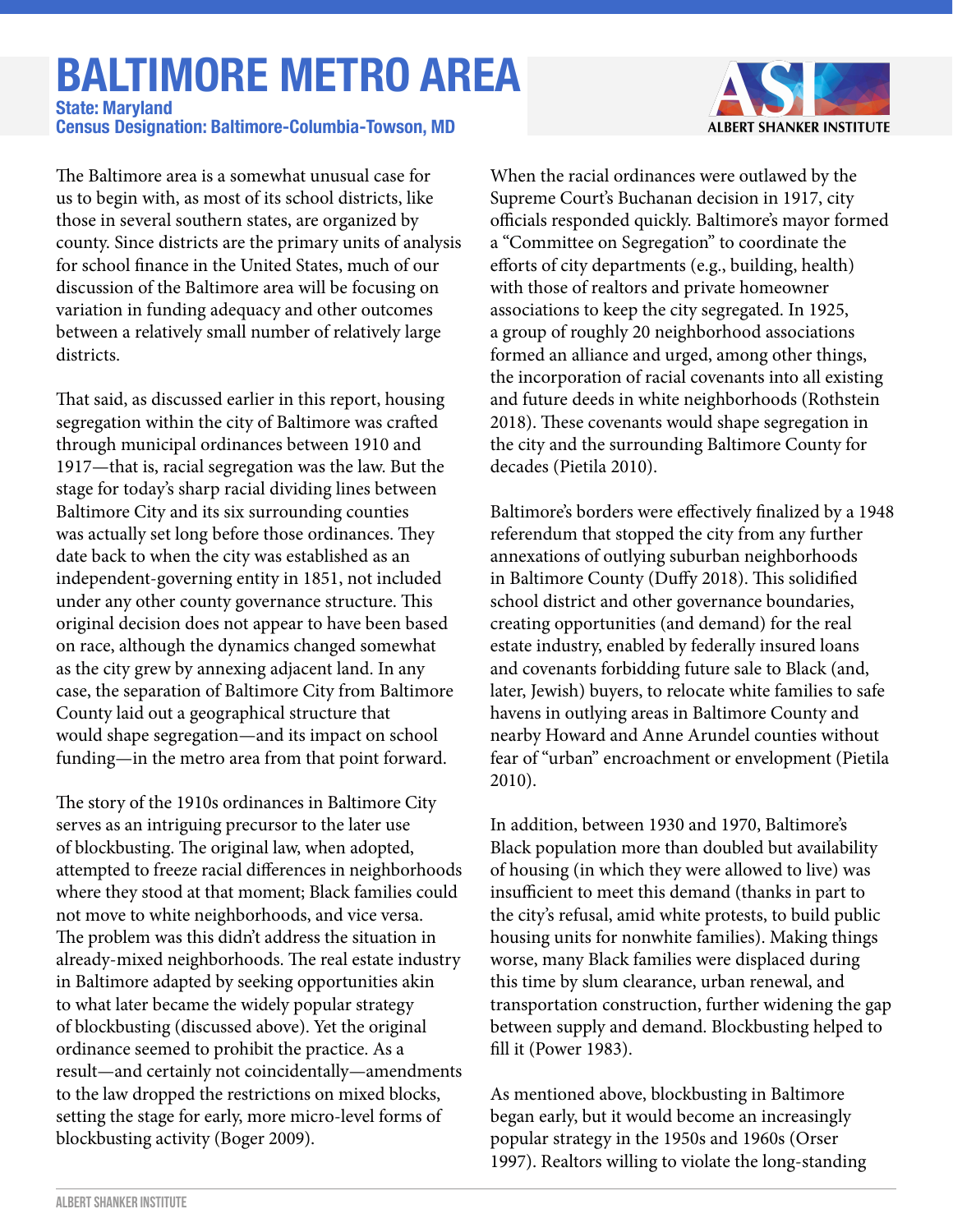practice of not selling homes in white neighborhoods to Black families were able to turn healthy profits by purchasing homes at below-market rates from white people nervous about racial "infiltration" and the recent *Brown v. Board* decision. These homes were then marked up and sold to Black buyers who,

excluded from federal loan programs, were forced into "rent-to-buy" and similar high-risk, predatory arrangements. Tens of thousands of homes were "flipped," changing all-white neighborhoods into mostly-Black neighborhoods over relatively short periods of time (Power 1983). Moreover, as in so

## **Figure 4**

**SCHOOL DISTRICT STUDENT RACIAL/ETHNIC COMPOSITION MAP, BALTIMORE METRO AREA, 2018**

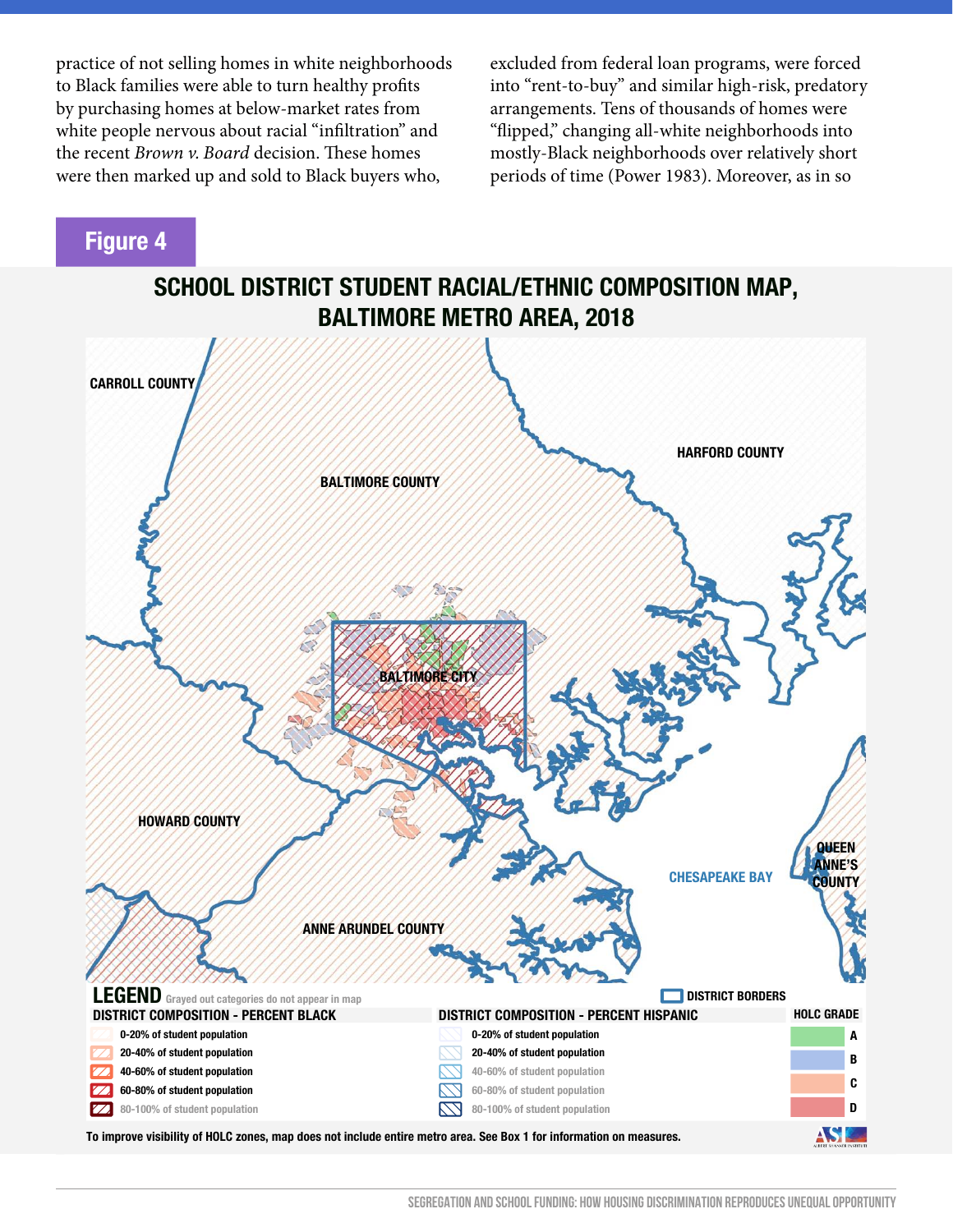many other cities and areas across the nation, when public housing was finally built to help fill the demand, it was heavily segregated (Weld 1976).

The legacy of these decades of efforts can be seen in the composition map presented in Figure 4 (see Box 1, above). To reiterate, to improve visibility of the HOLC zones, the map does not include the entirety of the metro area, but in this case all seven of the area's school districts are at least partially visible in the map. Note, first, the position of the Baltimore City district, the land borders of which are almost entirely encompassed by Baltimore County.

Predictably, most of the HOLC zones are located within the Baltimore City district's borders, and the rest are relatively close to them. Neighborhoods in the northern sections of the city and surrounding county were given high (A/B) grades and the central city largely C and D grades. Still, across the entire metro area, all but one of the neighborhoods assessed as highest risk (D grades) and most of those that received C grades are found in the Baltimore City district, which today serves the most heavily Black/ Hispanic student population (around 90 percent). Even within the city, though, there is evidence of a connection between the racial/ethnic composition of neighborhoods today and the HOLC grades (Evans et al. 2012).

Yet a few of the large counties in the area also serve substantial Black student populations: Anne Arundel (21 percent Black), Baltimore County (39 percent), and Howard County (24 percent). And all three also serve students that are roughly 10-15 percent Hispanic. As a result, the Baltimore area is somewhat unusual among our case studies in that betweendistrict segregation, while substantial (specifically the concentration of Black/Hispanic students in the city), is not the primary driver of total area segregation (see Table 3). This is not only because the counties are somewhat racially/ethnically diverse, but also because, like the city, they are highly segregated internally (due in no small part to their large geographical size).

The distribution of HOLC zones reflects the fact that there were already pockets of Black residents in Baltimore County and Anne Arundel County in the late 1930s, but postwar suburbanization, fueled by

redlining, covenants, and blockbusting, saw many white residents move further out into the suburbs (Pietila 2010). The *Brown* decision in 1954 may also have exacerbated this "flight"; prior to this decision, school segregation statewide was required by law.

However, much of the counties' Black/Hispanic student populations are a result of shifts in more recent decades, during which time there were large decreases in the share of white students in Anne Arundel, Baltimore, Harford, and Howard Counties. Baltimore County schools, for instance, went from almost 80 percent white in 1989 to about 45 percent white in 2010 (Ayscue 2013). Yet much of the increase in the counties' nonwhite (particularly Black) population occurred in or near areas where the minority population was larger historically, including the city-adjacent areas of Baltimore County (Baltimore Metropolitan Council 2014). Fears of this racial transition stalled efforts to expand the availability of affordable housing in the city's inner suburbs (Vicino 2008).

Figure 5 presents the area's funding map. The relationship of the HOLC grades with school neighborhood poverty is clear even within Baltimore City borders: pretty much every single high-poverty school neighborhood (i.e., those with very low income-to-poverty ratios, represented by the red dots) is not only located within the city, but specifically located within or very near those spaces that were Cor D-graded over 80 years prior. The A- and B-graded areas within the city are largely populated by lowerand medium-poverty schools (blue, green, and yellow dots), although there are some higher-poverty schools (orange dots) in the city's westernmost A/B zones.

Across the rest of the area (i.e., the counties), the schools are mostly surrounded by lower-poverty areas (blue and green dots), including virtually all the schools in the counties directly bordering Baltimore County (Howard, Anne Arundel, and Harford). Within Baltimore County, there is economic segregation between the inner and outer suburbs, spurred in part by racial segregation (Hanlon and Vicino 2007; Vicino 2008). In the map, schools around the city border are somewhat mixed in terms of poverty, but the vast majority of Baltimore County's higher- and medium-poverty schools are found near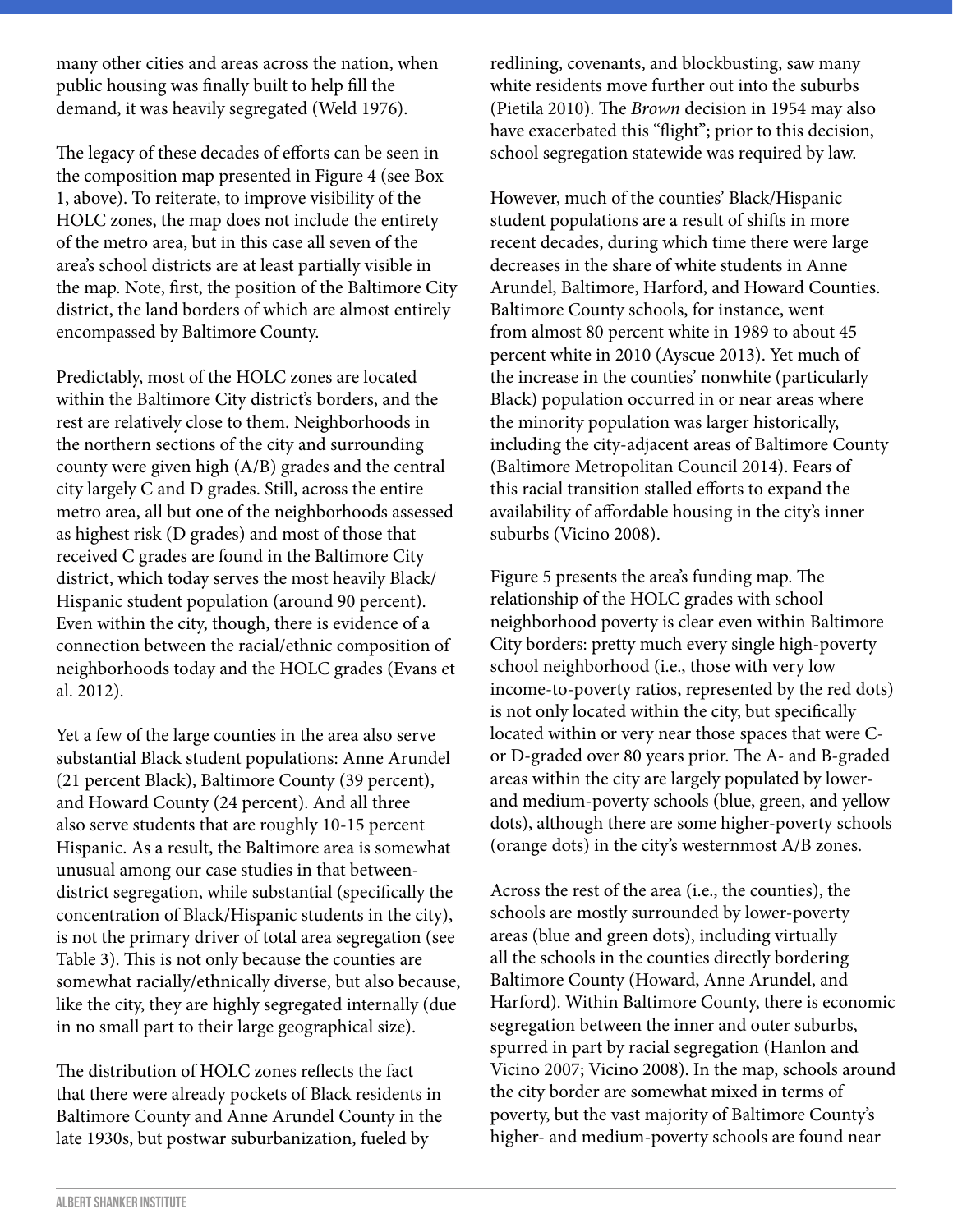## **Figure 5**



**To improve visibility of HOLC zones, map does not include entire metro area. See Box 1 for information on measures.**

the city, whereas the schools located further out are generally in lower-poverty areas. Interestingly, many of the "inner ring" exceptions—e.g., the clusters of blue dots on the northern and southwestern borders of the city—are found in or near A-/B-graded HOLC zones.

Regarding the adequacy of K-12 funding in the area, due in no small part to the (segregation-fueled) concentration of poverty within its borders, Baltimore City is a large peninsula of severely inadequate funding jutting out into a bay of modestly inadequate funding (Baltimore County, with a funding gap of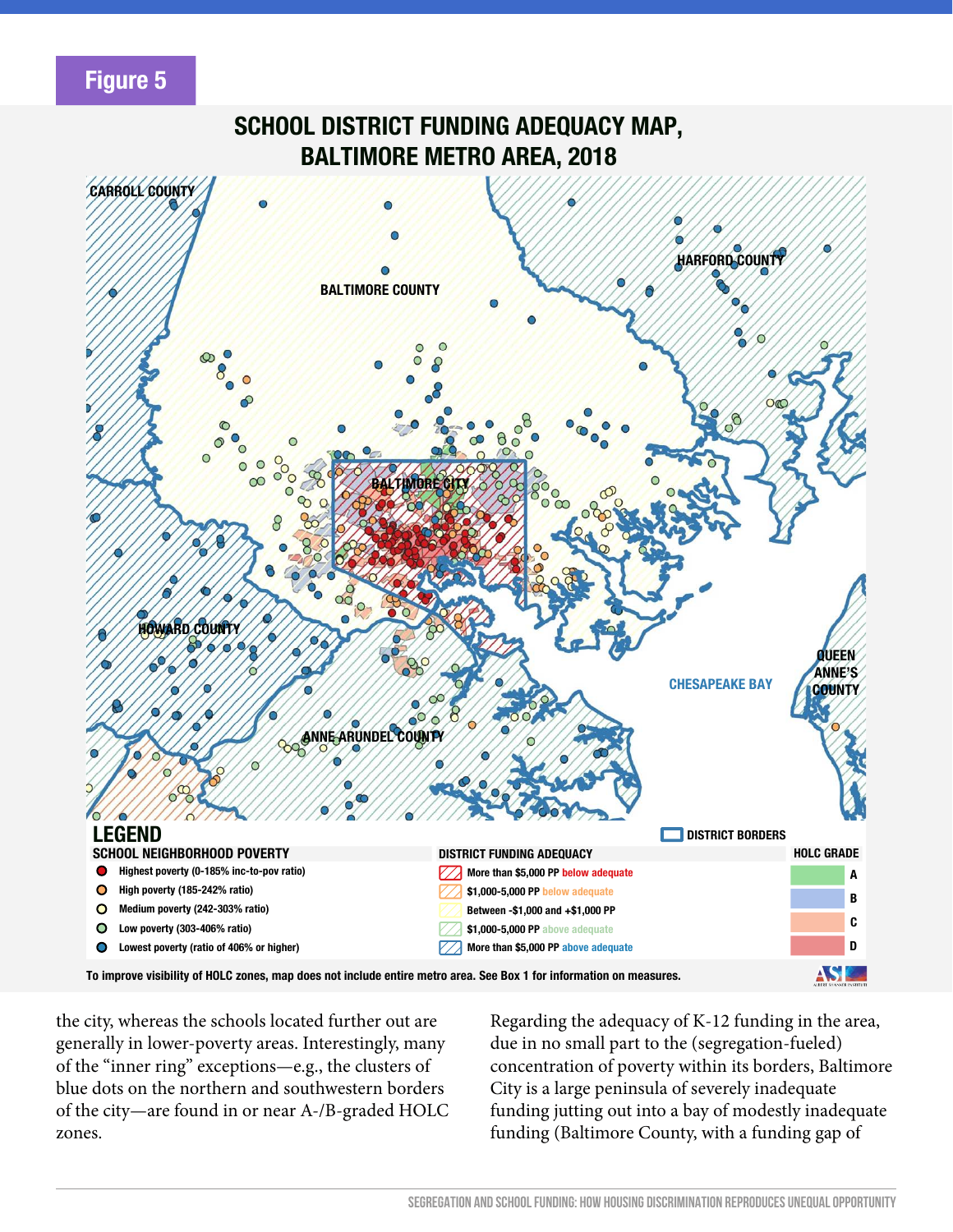-\$775 per pupil), which leads out to a sea of aboveadequate funding (the other surrounding counties).

The seeds of this situation were planted generations ago. The area's C- and D-rated areas are largely located within the one present-day school district in the area that is overwhelmingly Black/Hispanic and where spending falls substantially below estimated adequate levels, while the remainder of C-graded zones (and one D zone) are mostly found in Baltimore County,

**Figure 6**

which is roughly half-Black/Hispanic and funded slightly below adequate levels. Conversely, districts with adequate funding today tend to be those in which there are smaller Black/Hispanic student populations (and which were ungraded by the HOLC and subsequently developed as suburbs).

Finally, Figure 6 shows the relationship between adequate funding gaps (horizontal axis) and student testing outcome gaps (vertical axis) for Baltimore City



## **Red markers with labels are majority−Black/Hispanic districts**



**Data source: School Finance Indicators Database; Stanford Education Data Archive**

**Note: Markers weighted by student enrollment. Outcome gaps (y-axis) are the difference in average math and reading scores (in standard deviations) between each district and the U.S. average. Funding gaps (x-axis) are the difference between actual spending per pupil and estimated spending required to achieve national average test scores.**